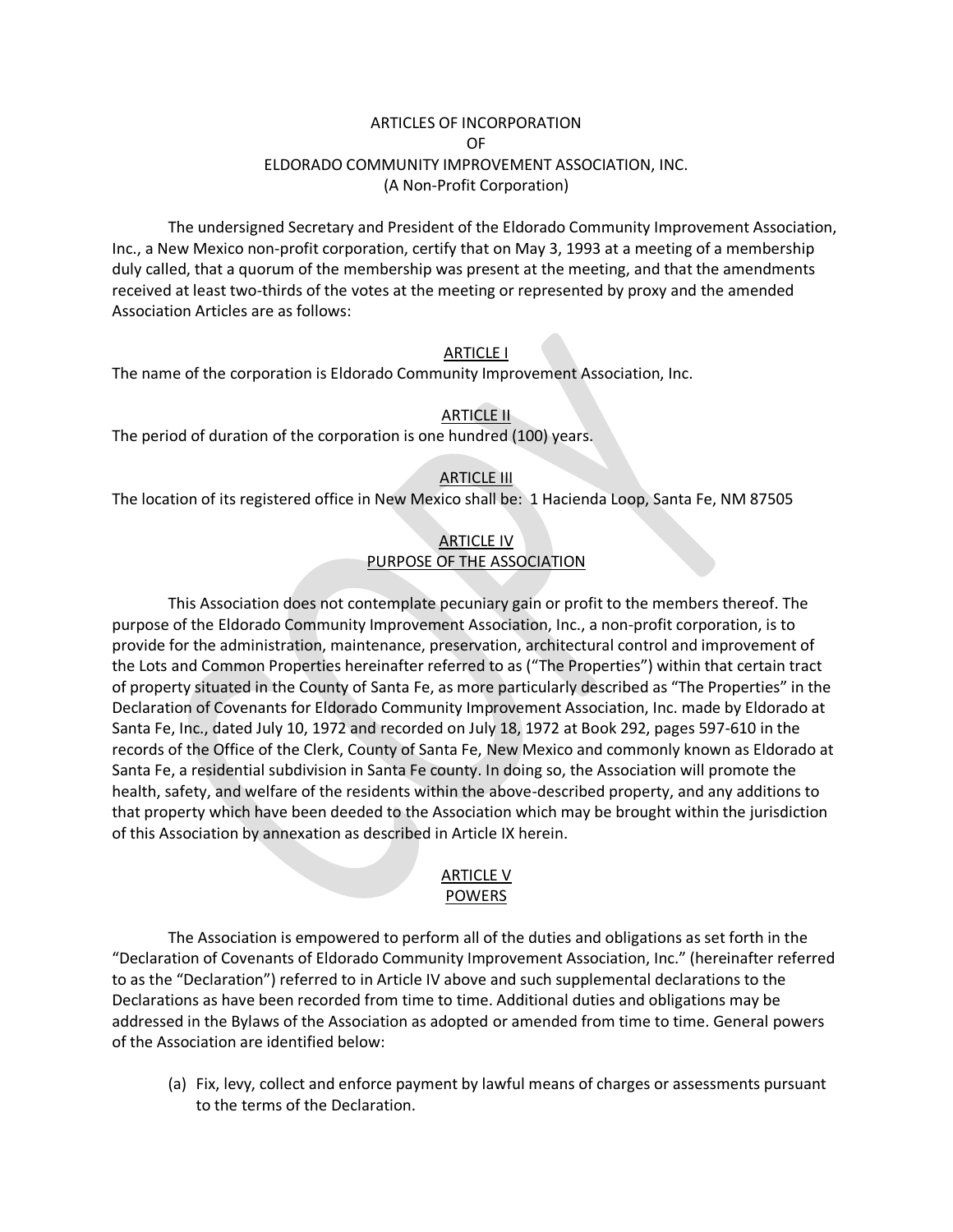- (b) Pay all expenses in connection therewith, and all office and other expenses incident to conducting business of the Association, including licenses, taxes or governmental charges levied or imposed against the property of the Association.
- (c) Acquire (by gift, purchase, or other legal means), own, hold, build upon, operate, maintain, convey, sell, lease, transfer, dedicate for public use or otherwise dispose of real or personal property in connection with the affairs of the Association.
- (d) Borrow money and issue notes and other evidence of indebtedness to mortgage, pledge, deed in trust, or pledge any or all of its real or personal property as security for money borrowed or debts incurred.
- (e) Have and exercise any and all powers, rights and privileges which a corporation organized under the Non-profit Corporation Law of the State of New Mexico may now, or hereafter, have or exercise.

# ARTICLE VI **MEMBERSHIP**

Every person or entity who is a record owner of a fee or undivided fee interest in any Lot which is subject by the Declaration to assessment by the Association shall be a member of the Association. The foregoing is not intended to include persons or entities who hold an interest merely as security for the performance of an obligation. Membership shall be appurtenant to and may not be separated from ownership of any Lot which is subject to assessment by the Association. Ownership of such Lot shall be the sole qualification for membership.

# ARTICLE VII VOTING RIGHTS

Members shall be persons as defined in Article VI. Members shall be entitled to one vote for each Lot in which they hold interest. When more than one person holds such interest or interests in any Lot, all such persons shall be members, and the vote for each Lot shall be exercised as they are among themselves determine, but in no event shall more than one vote be cast with respect to any such Lot.

# **ARTICLE VIII** BOARD OF DIRECTORS

The affairs of the Association shall be managed by a Board of Directors. The number of directors, procedure for selection, and terms of office shall be specified in the Bylaws.

### ARTICLE IX ANNEXATION OF ADDITIONAL PROPERTIES

The Association may, at any time, annex additional residential properties and Common Properties to the Properties described in Article IV and so add to its membership as provided under Article VI hereof, provided that any such annexation shall be made pursuant to the requirements of the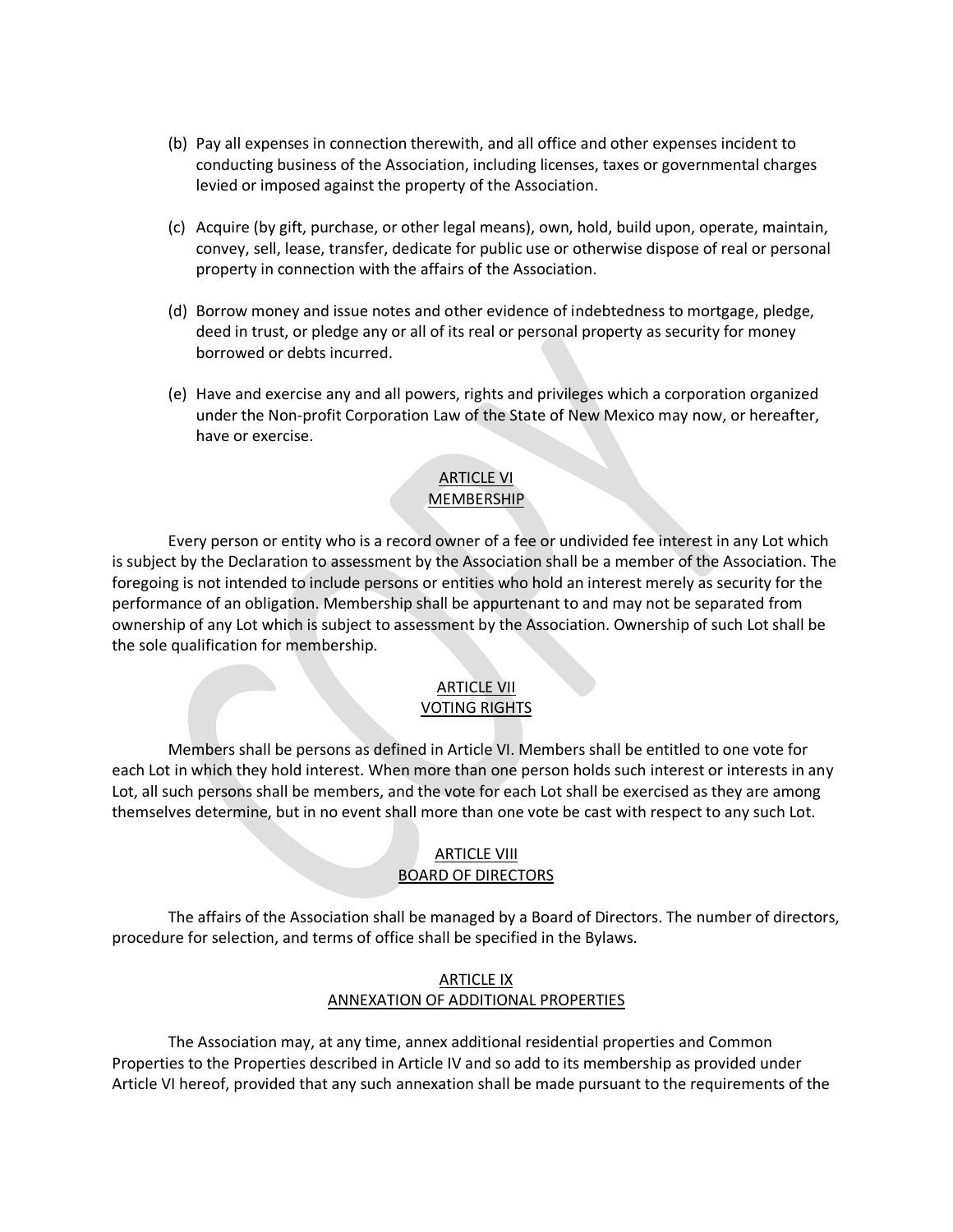Declaration. Where the Declaration requires approval of the Association for annexation, such approval must have the affirmative vote of two-thirds of the membership.

#### ARTICLE X MERGERS AND CONSOLIDATIONS

To the extent permitted by law, the Association may participate in mergers and consolidations with other not-for-profit corporations organized for the same purposes, provided that any such merger or consolidation shall have the affirmative vote of two-thirds of the membership.

# ARTICLE XI AUTHORITY TO DEDICATE

The Association shall have power to dedicate, sell or transfer all or any part of the Common Properties to any public agency, authority, or utility for such purposes and subject to such conditions as may be agreed to by the members. Any such dedication or transfer shall be effective only if made pursuant to the requirements of the Declaration.

# ARTICLE XII DISSOLUTION

The Association may be dissolved by affirmative vote of not less than two-thirds of the membership. Written notice of a proposal to dissolve shall be sent to all members at least thirty days in advance of any action proposed to be taken. Upon dissolution of the Association, the assets, both real and personal, of the Association, shall be dedicated to an appropriate public agency to be devoted to purposes as nearly as practicable the same as those to which they were required to be devoted by the Association. In the event that such dedication is refused acceptance, such assets shall be granted, conveyed and assigned to any non-profit corporation, association, trust, or other organization to be devoted to purposes and uses that would most nearly reflect the purposes and uses to which they were required to be devoted by the Association. No such disposition of the Association's properties shall be effective to divest or diminish any right or title of any member vested in him or her under the aforesaid Declaration and deeds applicable to The Properties unless made in accordance with the provisions of such Declaration and deeds.

# ARTICLE XIII MEETINGS FOR ACTIONS COVERED BY ARTICLES IX THROUGH XII

- (a) In order to take action under Articles IX through XII unless otherwise provided therein, there must be a duly-held meeting. Written notice, setting forth the purpose of the meeting, shall be given to all members not less than thirty days nor more than sixty days in advance of the meeting. The presence at the meeting of members or proxies entitled to cast sixty percent of the votes of the membership shall constitute a quorum.
- (b) If the required quorum is not forthcoming at the initial meeting, another meeting may be called, subject to the notice requirement set forth above. The required quorum at such a subsequent meeting shall be one-half of the required quorum of the preceding meeting. No subsequent meeting shall be held more than sixty days following the preceding meeting. In the event that two-thirds of the membership are not present in person or by proxy at such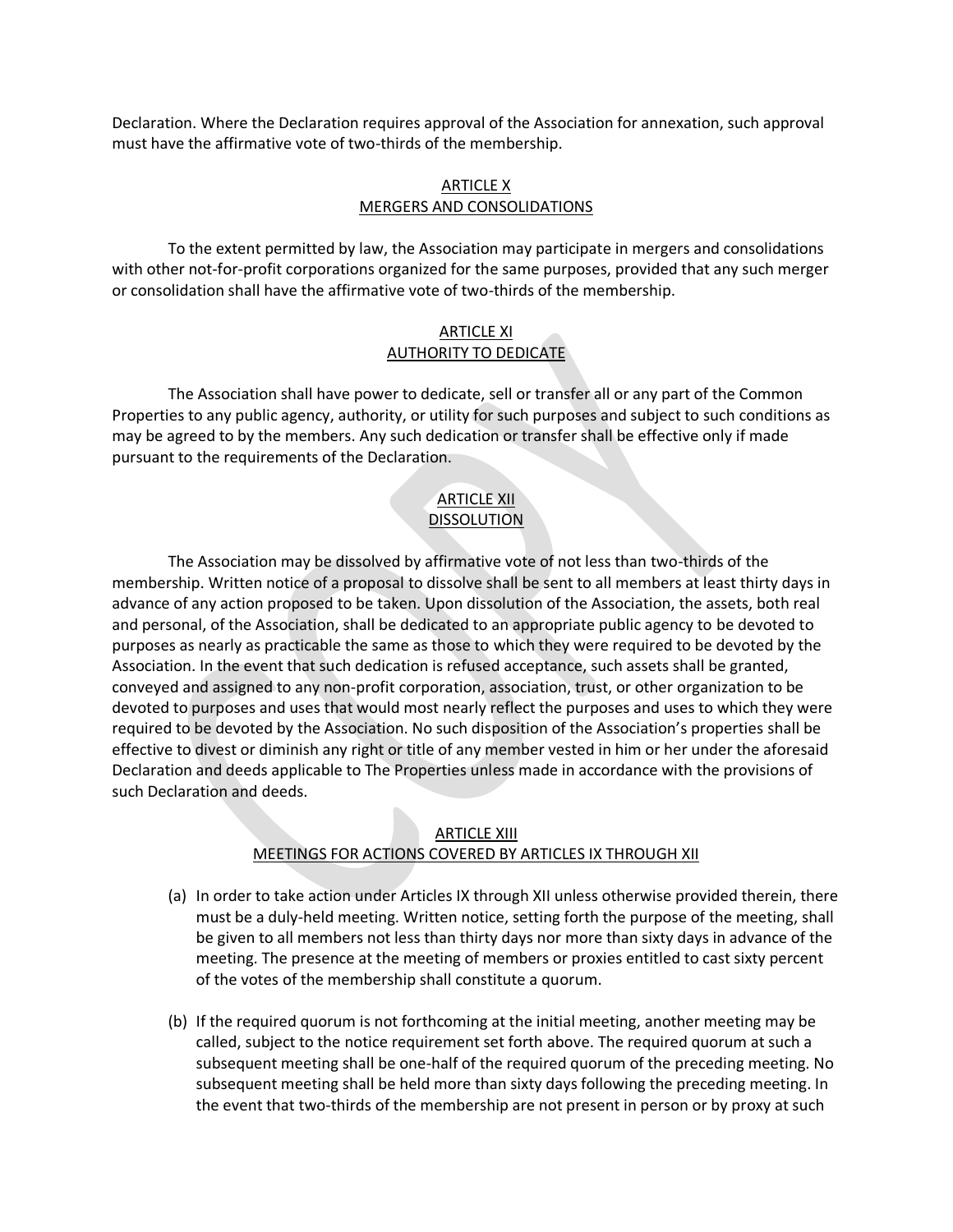subsequent meetings, members not present may give their written assent to the action taken thereat.

#### ARTICLE XIV AMENDMENTS

- (a) These Articles may be amended pursuant to law provided that no amendment shall be effective to impair or dilute any rights of members that are governed by the Declaration applicable to The Properties which are part of the property interests created thereby.
- (b) In the case of any conflict between Bylaws and these Articles, these Articles shall control; and in the case of any conflict between the Declaration applicable to The Properties and these Articles, the said Declaration shall control.

IN WITNESS WHEREOF, we have hereunto set our hands the 19<sup>th</sup> day of May, 1994.

ELDORADO COMMUNITY IMPROVEMENT ASSOCIATION, INC., a New Mexico non-profit corporation.

|                                                  | /s/ Donald A. Dayton<br>By:<br>Its President   |  |
|--------------------------------------------------|------------------------------------------------|--|
|                                                  | /s/ Mark Raddin<br>By:<br><b>Its Secretary</b> |  |
| STATE OF NEW MEXICO<br><b>COUNTY OF SANTA FE</b> | )SS.                                           |  |

SUBSCRIBED, SWORN TO and ACKNOWLEDGED before me this 19th day of May, 1994 by Donald A. Dayton, as President of Eldorado Community Improvement Association, Inc., a New Mexico non-profit corporation for and on behalf of the corporation.

|                                                 | /s/ Rufina Ortega<br><b>NOTARY PUBLIC</b> |
|-------------------------------------------------|-------------------------------------------|
| <b>My Commission Expires:</b><br>$04 - 20 - 96$ |                                           |
| STATE OF NEW MEXICO                             | )ss.                                      |
| <b>COUNTY OF SANTA FE</b>                       |                                           |

SUBSCRIBED, SWORN TO and ACKNOWLEDGED before me this 19<sup>th</sup> day of May, 1994 by Mark Raddin, as Secretary of Eldorado Community Improvement Association, Inc., a New Mexico non-profit corporation for and on behalf of the corporation.

/s/ Rufina Ortega\_\_\_\_\_\_\_\_\_\_\_